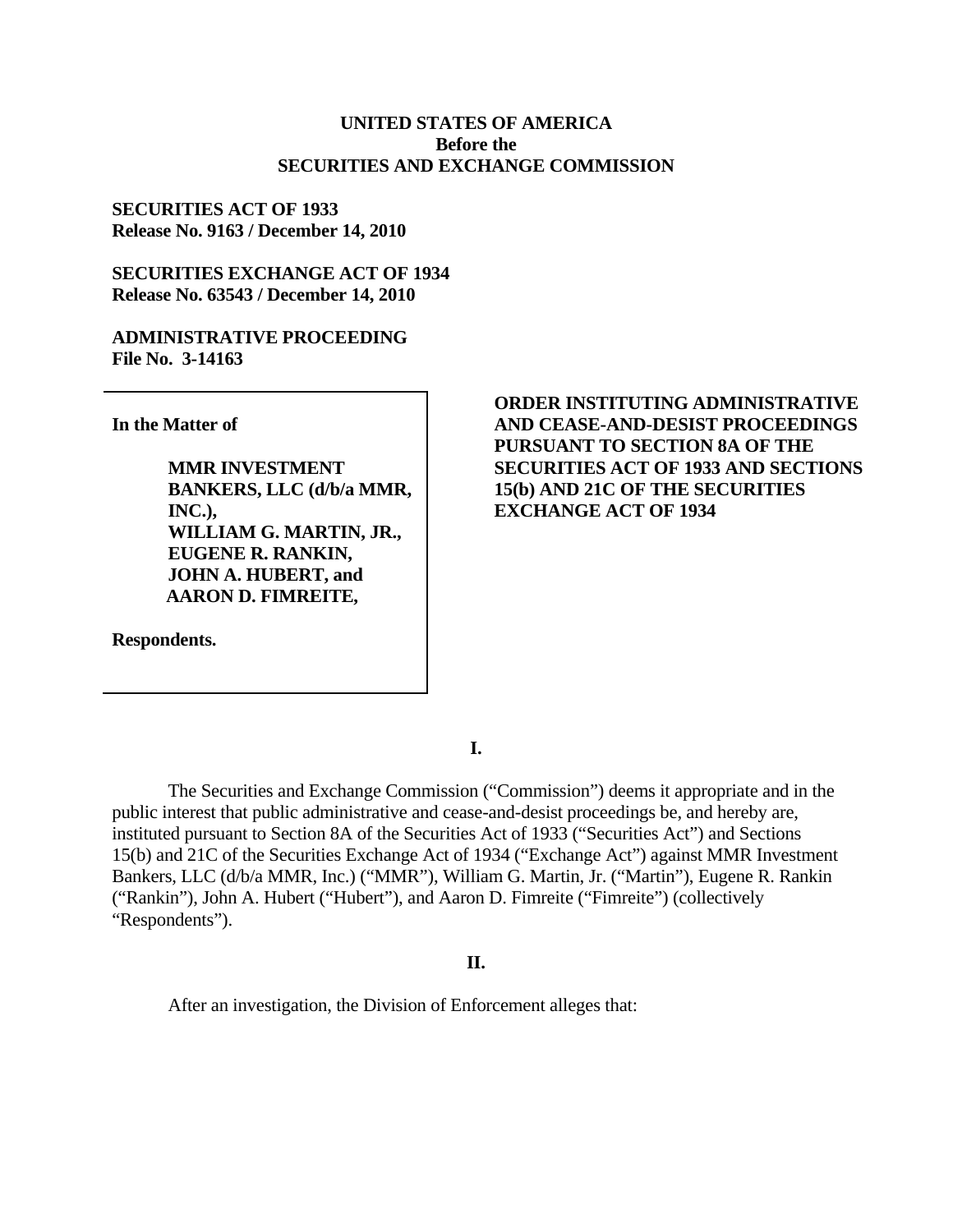## **A. RESPONDENTS**

1. MMR, located in Wichita, Kansas, registered with the Commission as a brokerdealer on November 29, 1985 and was so registered at all relevant times. MMR was formed to raise funds for churches, which was its primary business through 2004.

2. Martin, age 62, resides in Andover, Kansas and is the president and majority owner of MMR. He has the ultimate decision-making authority for MMR, deciding which offerings MMR would underwrite, and reviewing the majority of customer sales. Martin holds Series 24, 27, 53, and 63 licenses.

3. Rankin, age 47, resides in Andover, Kansas. He is the vice-president and assistant compliance officer of MMR. He holds Series 7 and 63 licenses.

4. Hubert, age 66, resides in Andover, Kansas. He is a registered representative at MMR. He holds Series 7 and 63 licenses.

5. Fimreite, age 40, resides in Wichita, Kansas. He is a registered representative at MMR. He holds Series 7 and 63 licenses.

## **B. SUMMARY**

 6. Beginning in 2005, MMR, Martin, Rankin, Hubert, and Fimreite fraudulently Respondents. The Respondents made other material misrepresentations and omissions regarding recommended, offered and sold eleven best-efforts, no minimum private placement debenture offerings for eight small start-up companies, raising a total of more than \$12 million. MMR charged sales commissions and other forms of compensation on the offerings totaling upwards of 10% of the offering proceeds. The debenture offerings for all but one of the eight issuers are now in default on payments of interest and/or principal. The disclosure documents for the debenture offerings failed to disclose the manner in which Martin, Rankin, Hubert and Fimreite were personally profiting from the offerings and operations of the issuers, which was material to an evaluation of the objectivity of their recommendation of the securities. In addition, the disclosure documents failed to disclose certain sales commissions received for two of the offerings by the the business of one of the issuers and the fact that the issuer had defaulted with respect to earlier investors. MMR, Martin, Hubert, and Fimreite also failed to determine that the debentures were suitable for their customers before recommending the debentures. The debentures were unsuitable for numerous MMR customers given the level of risk in light of the customers' investment objectives, advanced age, annual income, and net worth. In addition, MMR and Martin failed reasonably to supervise Hubert and Fimreite with a view to preventing their violations of the securities laws.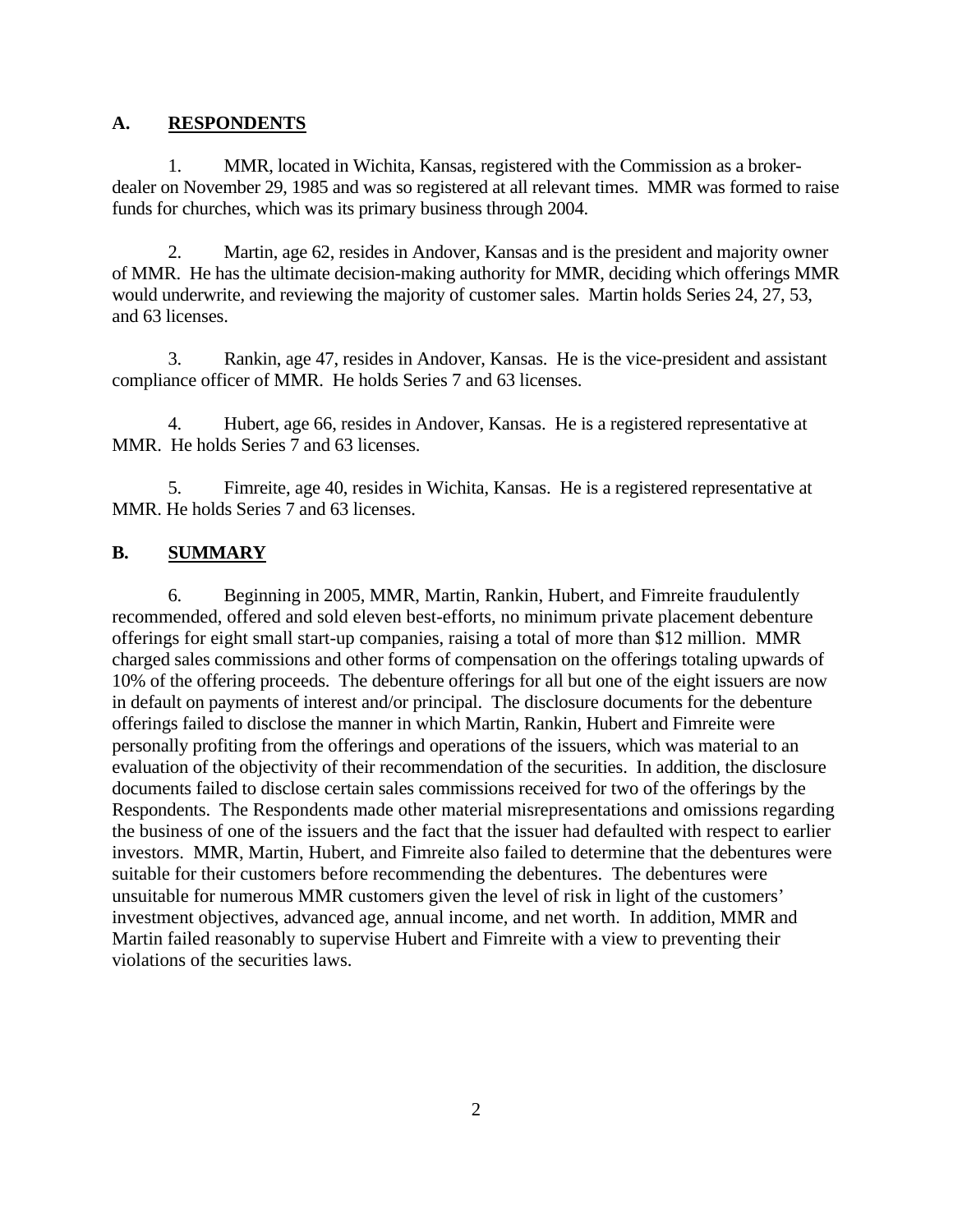## **C. BACKGROUND**

7. In 1985, Martin and his father formed MMR as a broker-dealer intended to raise funds for churches. MMR primarily sold church bonds for 20 years. MMR developed a large customer base throughout the United States.

8. In 2004, MMR's market for church bonds was depleted. As a result of MMR's nearly exclusive reliance on church bonds for its business, it was unable to meet at least 50% of its 2004 payroll.

9. Beginning in early 2005, MMR changed its business model and underwrote eleven best-efforts debenture offerings. The offerings promised a 10% to 11% annual return and had no minimum amount to be sold. The offerings were as follows:

a. Dynamic Distribution, Inc. ("Dynamic"), October 2006 – September 2007, raising \$697,000;

 $$2,493,000;$ b. El Pegasu Developmental, Inc. ("El Pegasu"), March 2005 – February 2006, raising

 $$1,924,000;$ c. Equity Capital Source, Inc. ("ECSI"), October 2006 – September 2007, raising

 $$2,118,000;$ d. Havoc Distribution, Inc. ("Havoc"), March 2006 – February 2007, raising

e. MLP Associates, LLC ("MLP"), October 2005 – September 2007, raising \$2,036,000 and October 2008 – September 2009, raising \$1,391,996 consisting of \$245,000 in new funds and the remainder in rollovers from the first MLP offering;

in rollovers from the first PIC offering; f. Partners in Care ("PIC"), June 2007 – December 2007, raising \$600,000 and August 2008 – July 2009, raising \$999,999 consisting of \$399,999 in new funds and the remainder

g. Southfield Energy Corp. ("Southfield"), August 2006 – November 2007, raising \$758,000 and December 2007 – present, raising \$954,000; and

h. Vending Ventures, Inc. ("Vending Ventures"), December 2007 – November 2008, raising \$354,000.

10. The debenture companies were all created by acquaintances of Martin and they encompassed a multitude of business endeavors. Dynamic and Vending Ventures were created to distribute Havoc Energy Drink, which was manufactured by Havoc. El Pegasu and MLP were created to provide interim funding for residential home construction, and MLP was also to provide interim funding for construction of income-producing properties. ECSI was created to contract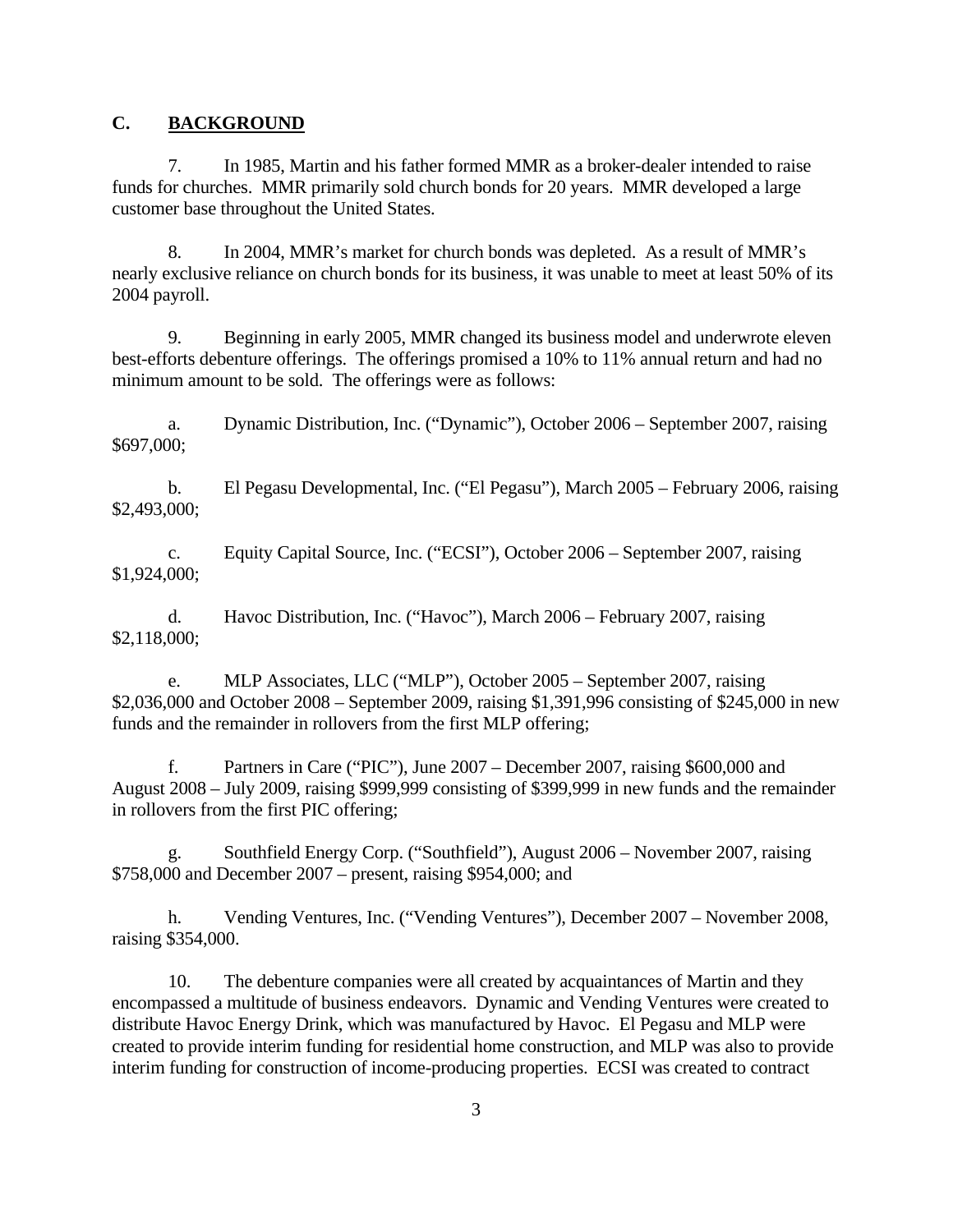with faith-based organizations to develop senior housing projects. PIC was formed to supply specialty nurses to hospitals with personnel shortages. Southfield was created to invest in and hold fractional interests in exploration, development, and production of oil and gas.

11. Hubert and Fimreite were the MMR registered representatives who sold most of the debentures. Martin was their supervisor and was responsible for performing due diligence on the offerings. Rankin was the assistant compliance officer; he also was responsible for performing due diligence on the offerings, and he drafted the disclosure memoranda for all but two of the offerings.

12. MMR earned a total of \$1,377,835 from the sale of \$12,200,000 in debentures, consisting of \$915,227 in commissions, \$392,858 in non-accountable allowances, and \$69,750 in technical assistance fees.

13. Many of MMR's customers were financially conservative, older investors, either retired or near retirement. Many had limited net worth and/or limited annual income.

14. Each debenture company, other than Southfield, is in default as to repayment upon maturity and/or for interest payments due on the debentures.

15. Martin and Rankin created Sunflower Management Group LLC, ("Sunflower"), a non-registered entity, near the time of the first debenture offering. Sunflower was created to manage the proceeds of the debenture sales. It set up accounts to deposit invested funds, disburse proceeds to the issuer, track the amount raised, pay interest when due, and eventually repay principal.

16. Sunflower's monthly management fees, which were charged to the debenture companies, were 1/12 of 1% of the total outstanding debentures. Sunflower earned a total of \$233,370 for managing the proceeds of the eleven debenture offerings

17. Martin and Rankin each own 40% of Sunflower. Fimreite owns 10% and Sherril Hubert, who is Martin's sister and Hubert's wife, owns the remaining 10%. The Respondents profited from Sunflower's management fees which were tied to the amount of debentures MMR placed.

## **D. MISREPRESENTATIONS AND OMISSIONS TO INVESTORS AND PROSPECTIVE INVESTORS IN THE DEBENTURE OFFERINGS**

18. The Respondents made material misstatements and omissions in relation to each debenture offering.

19. In relation to the 2008 MLP offering, the Respondents failed to disclose that:

a. MLP's business model changed materially from 2005 to 2008.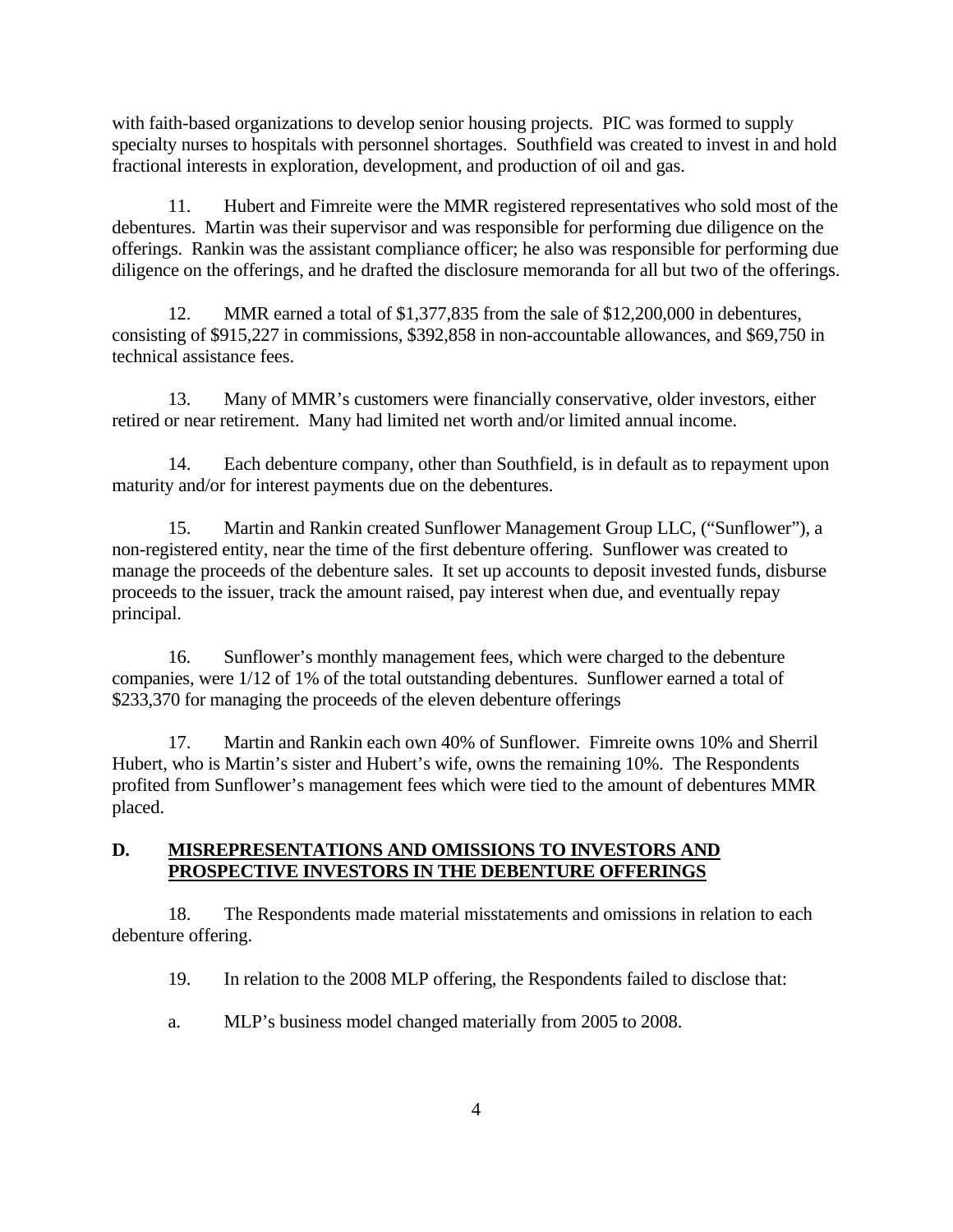b. MLP had defaulted on maturing debentures from its 2005 offering. MLP defaulted on repayment of principal in October 2008, the same month MMR began to sell debentures in the 2008 offering.

20. With respect to all of the offerings, Respondents failed to disclose the extent to which they would benefit from investors' purchases of the debentures, which was a material omission in light of their recommendation of the debentures. In relation to their compensation and ownership, Respondents failed to disclose:

a. Their ownership interest in Sunflower.

b. The amount of Sunflower's management fee.

c. That Havoc, Dynamic, Vending Ventures, Southfield, and PIC all issued shares to Sunflower and/or its assigns, pursuant to the management agreements between those companies and Sunflower. Only for the Vending Ventures offering was Sunflower's ownership interest disclosed.

d. That Martin, Rankin, Hubert and Fimreite, through Sunflower, would be receiving shares of the debenture issuers pursuant to Sunflower's management agreements with the debenture companies. In fact, they received the following shares:

1) Martin received 680,000 Havoc shares, 900,000 Dynamic shares, 360,000 Southfield shares, and 700,000 PIC shares;

2) Rankin received 320,000 Havoc shares, 670,000 Dynamic shares, 237,000 Southfield shares, and 550,000 PIC shares;

3) Hubert received 100,000 Havoc shares, 200,000 Dynamic shares, 60,000 Southfield shares, 980,000 Vending Ventures shares, and 100,000 PIC shares; and

4) Fimreite received 150,000 Havoc shares, 687,280 Dynamic shares, 60,000 Southfield shares, 1,727,500 Vending Ventures shares, and 100,000 PIC shares.

e. That Martin and Rankin each owned units in ECSI. The original offering memorandum did not disclose the ownership interest. MMR did not issue an addendum to the offering memorandum disclosing the ownership interest until after an SEC examination in 2007.

21. Respondents failed to disclose that Sunflower would be managing the offering proceeds for the initial Southfield offering.

22. The Respondents knew or were reckless in not knowing of these material misrepresentations and omissions.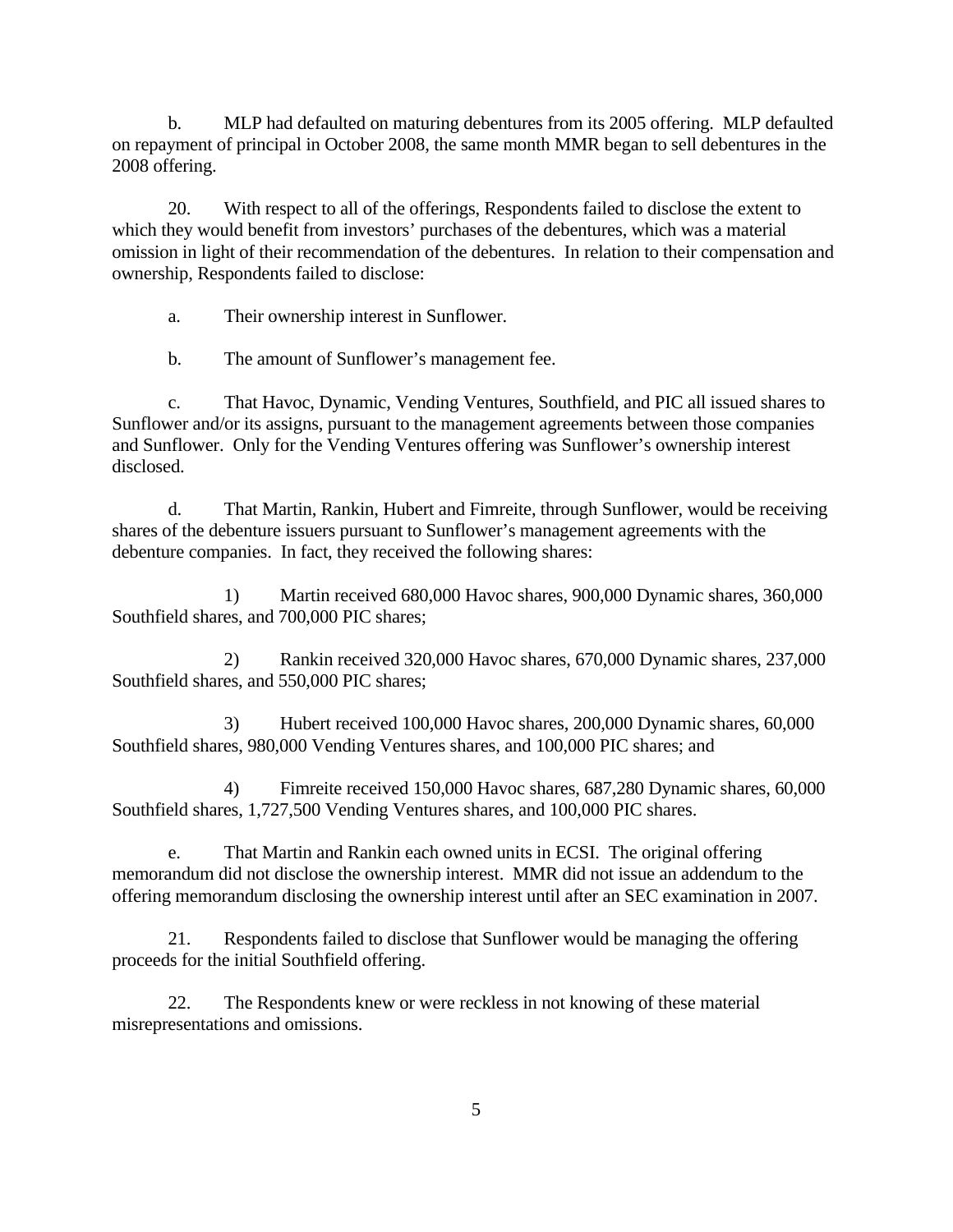# **E. THE DEBENTURE OFFERINGS WERE UNSUITABLE FOR MMR'S CUSTOMERS**

23. Apart from one church bond offering for a limited period of time, from 2005 through 2008, MMR had no investments to offer its customers other than the debentures, which were illiquid and high risk investments in start-up ventures that needed funding.

24. Martin, Hubert, and Fimreite were aware of their obligation to determine whether a security that they recommended was suitable for their customers. MMR's Written Supervisory Procedures required the registered representatives to have reasonable grounds to believe a recommendation was not unsuitable for a customer.

25. MMR's Written Supervisory Procedures further required each sale to be evidenced by the "initials of the President, Vice-President, or Compliance Officer on the Purchase Order Form." This provision required the officer to make an independent determination of suitability. Further, as President, Martin was responsible for drafting MMR's Written Supervisory Procedures and for implementing a system to ensure compliance with those procedures.

26. Martin, Hubert, and Fimreite knew or were reckless in not knowing that the debentures were high risk investments. The offering documents for the debentures expressly stated that the debentures were "speculative and an investment in debentures involves a high degree of risk." The documents further stated that the debentures should not be purchased by investors who could not withstand a "substantial loss." Fimreite and Hubert admitted that the debentures would only be suitable for someone with a high yield investment objective.

inherent in such designation at the time the firm caused the designation to be made.<br>
6 27. The debentures were unsuitable for numerous MMR customers to whom the investment was recommended by Hubert or Fimreite and the sales in most cases were approved by Martin. Nearly all of these customers were long-term MMR customers who relied upon Hubert's and Fimreite's recommendations. In 2005, when MMR sold the first debentures, over half of the customers were over 70 and 11 were in their 80's. Ten had annual income under \$25,000, and the vast majority had annual income under \$50,000. Twenty-four had net worth of less than \$500,000, a minimum Martin later required for the sale of debentures. In 15 instances MMR placed as much as 20% or more of a customer's net worth in the debentures. Eight households or individuals held more than 25% of their net worth in debentures. In looking at the customers' investment objectives, ten investors had low risk investment objectives (retirement, preretirement, and income) for which the debentures were plainly unsuitable. Twenty-six investors had an investment objective of growth, but there was almost no prospect for growth in this investment because it was a debt instrument paying a fixed rate of return. Finally, although account documents for 15 investors reflected high yield as their stated investment objective, that designation did not genuinely reflect their investment objectives because MMR and its registered representatives caused the designation to be made without disclosing to customers the risks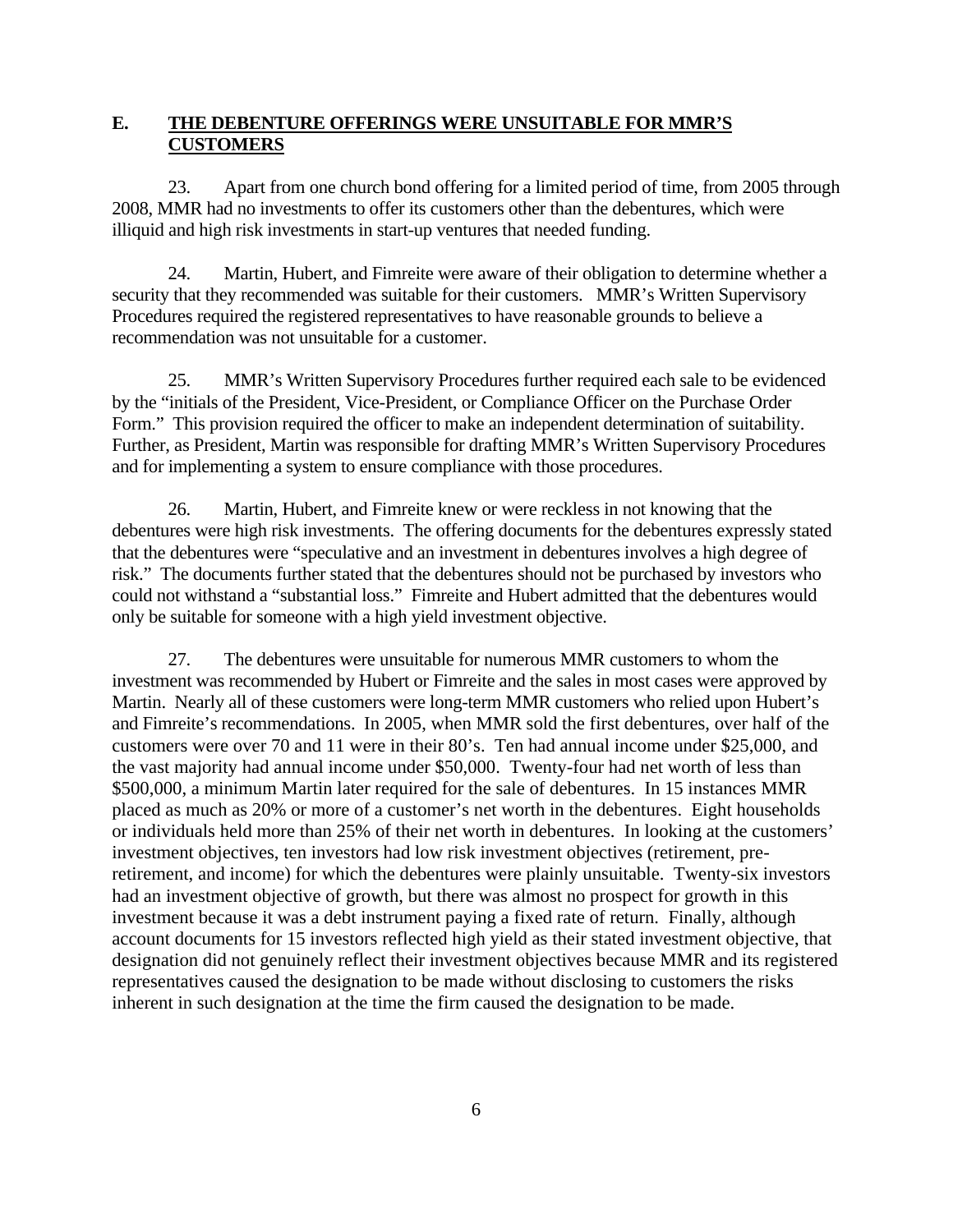# **F. MMR AND MARTIN FAILED REASONABLY TO SUPERVISE HUBERT AND FIMREITE**

28**.** MMR had in place supervisory procedures relevant to suitability determinations. Under these procedures, the firm gathered customer information that could have been used to make suitability determinations, and registered representatives were affirmatively required to make suitability determinations. A principal of the firm was responsible for making an independent suitability assessment for each transaction, which in most instances was Martin. While these procedures appeared reasonably designed to assess suitability, MMR and Martin, as president, failed to establish reasonable systems to implement the procedures. As a result, MMR's supervisory procedures were not adequately implemented and MMR and Martin failed reasonably to supervise Hubert and Fimreite.

# **G. VIOLATIONS**

29. As a result of the conduct described above, MMR, Martin, Rankin, Hubert, and Fimreite willfully violated Section 17(a) of the Securities Act and Section 10(b) of the Exchange Act and Rule 10b-5 thereunder, which prohibit fraudulent conduct in the offer and sale of securities and in connection with the purchase or sale of securities.

30. Alternatively, as a result of the conduct above, Martin, Rankin, Hubert and Fimreite willfully aided and abetted and caused MMR's violations of Section 10(b) of the Exchange Act and Rule 10b-5 thereunder based on the false and misleading disclosure documents for the debentures.

the Exchange Act. 31. As a result of the conduct described above, MMR willfully violated Section 15(c) of the Exchange Act, which similarly prohibits fraudulent conduct in the offer and sale of securities and in connection with the purchase or sale of securities by broker-dealers. Martin, Rankin, Hubert, and Fimreite willfully aided and abetted and caused MMR's violation of Section 15(c) of

32. As a result of the conduct described above, MMR willfully violated Section  $17(a)$ of the Exchange Act and Rule  $17a-3(a)(17)(i)(B)(1)$  thereunder, which requires that customers receive an explanation of the terms regarding investment objectives. Martin, Rankin, Hubert, and Fimreite willfully aided and abetted and caused MMR's violation of Section 17(a) of the Exchange Act.

33. As a result of the conduct described above, MMR and Martin failed reasonably to supervise Hubert and Fimreite with a view to preventing their violations of Section 17(a) of the Securities Act and Section 10(b) of the Exchange Act and Rule 10b-5 thereunder, within the meaning of Sections 15(b)(4) and 15(b)(6) of the Exchange Act.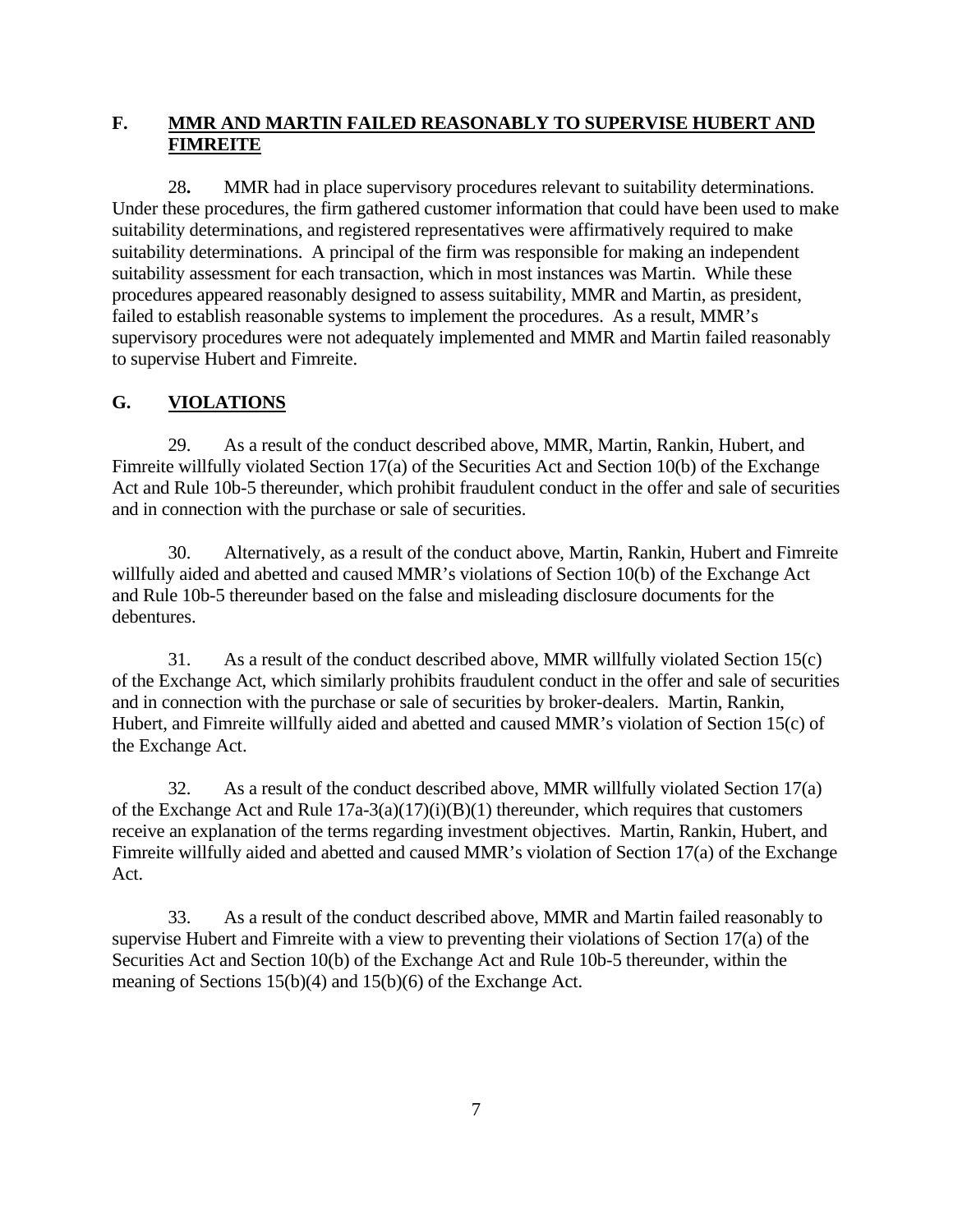In view of the allegations made by the Division of Enforcement, the Commission deems it necessary and appropriate in the public interest that public administrative and cease-and-desist proceedings be instituted to determine:

 therewith, to afford Respondents an opportunity to establish any defenses to such allegations; B. What, if any, remedial action is appropriate in the public interest against MMR, A. Whether the allegations set forth in Section II hereof are true and, in connection

Martin, Rankin, Hubert, and Fimreite pursuant to Section 15(b) of the Exchange Act including, but not limited to, disgorgement and civil penalties pursuant to Section 21B of the Exchange Act, based upon their willful violations and willful aiding and abetting violations alleged above;

to supervise Hubert and Fimreite as alleged above; C. What, if any, remedial action is appropriate in the public interest against MMR and Martin pursuant to Section 15(b) of the Exchange Act including, but not limited to, disgorgement and civil penalties pursuant to Section 21B of the Exchange Act, based upon their failure reasonably

D. Whether, pursuant to Section 8A of the Securities Act and Section 21C of the Exchange Act, all of the Respondents should be ordered to cease and desist from committing or causing violations and any future violations of Section 17(a) of the Securities Act, Sections 10(b) and 15(c) of the Exchange Act and Rule 10b-5 thereunder, and whether all of the Respondents should be ordered to pay disgorgement plus prejudgment interest thereon pursuant to Section 8A of the Securities Act and Section 21C of the Exchange Act; and

E. Whether, pursuant to Section 308 of the Sarbanes-Oxley Act, a Fair Fund should be established for the benefit of defrauded investors to distribute to affected investors any disgorgement, prejudgment interest, and civil penalty payments that may be made.

#### **IV.**

IT IS ORDERED that a public hearing for the purpose of taking evidence on the questions set forth in Section III hereof shall be convened not earlier than 30 days and not later than 60 days from service of this Order at a time and place to be fixed, and before an Administrative Law Judge to be designated by further order as provided by Rule 110 of the Commission's Rules of Practice, 17 C.F.R. § 201.110.

IT IS FURTHER ORDERED that Respondents shall file an Answer to the allegations contained in this Order within twenty (20) days after service of this Order, as provided by Rule 220 of the Commission's Rules of Practice, 17 C.F.R. § 201.220.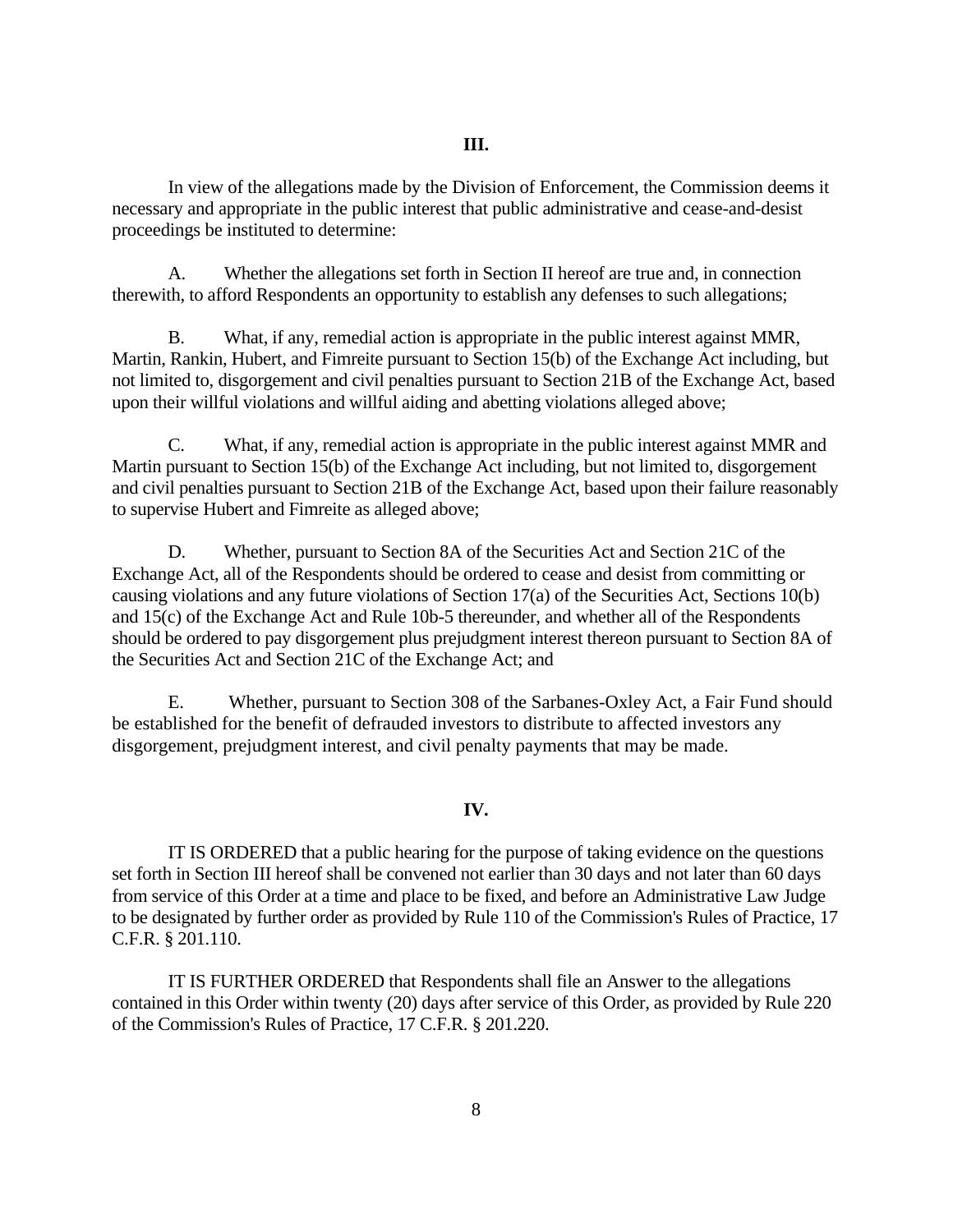If Respondents fail to file the directed answer, or fail to appear at a hearing after being duly notified, the Respondents may be deemed in default and the proceedings may be determined against them upon consideration of this Order, the allegations of which may be deemed to be true as provided by Rules 155(a), 220(f), 221(f) and 310 of the Commission's Rules of Practice, 17 C.F.R. §§ 201.155(a), 201.220(f), 201.221(f) and 201.310.

This Order shall be served forthwith upon Respondents personally or by certified mail.

IT IS FURTHER ORDERED that the Administrative Law Judge shall issue an initial decision no later than 300 days from the date of service of this Order, pursuant to Rule 360(a)(2) of the Commission's Rules of Practice.

In the absence of an appropriate waiver, no officer or employee of the Commission engaged in the performance of investigative or prosecuting functions in this or any factually related proceeding will be permitted to participate or advise in the decision of this matter, except as witness or counsel in proceedings held pursuant to notice. Since this proceeding is not "rule making" within the meaning of Section 551 of the Administrative Procedure Act, it is not deemed subject to the provisions of Section 553 delaying the effective date of any final Commission action.

By the Commission.

 Elizabeth M. Murphy **Secretary**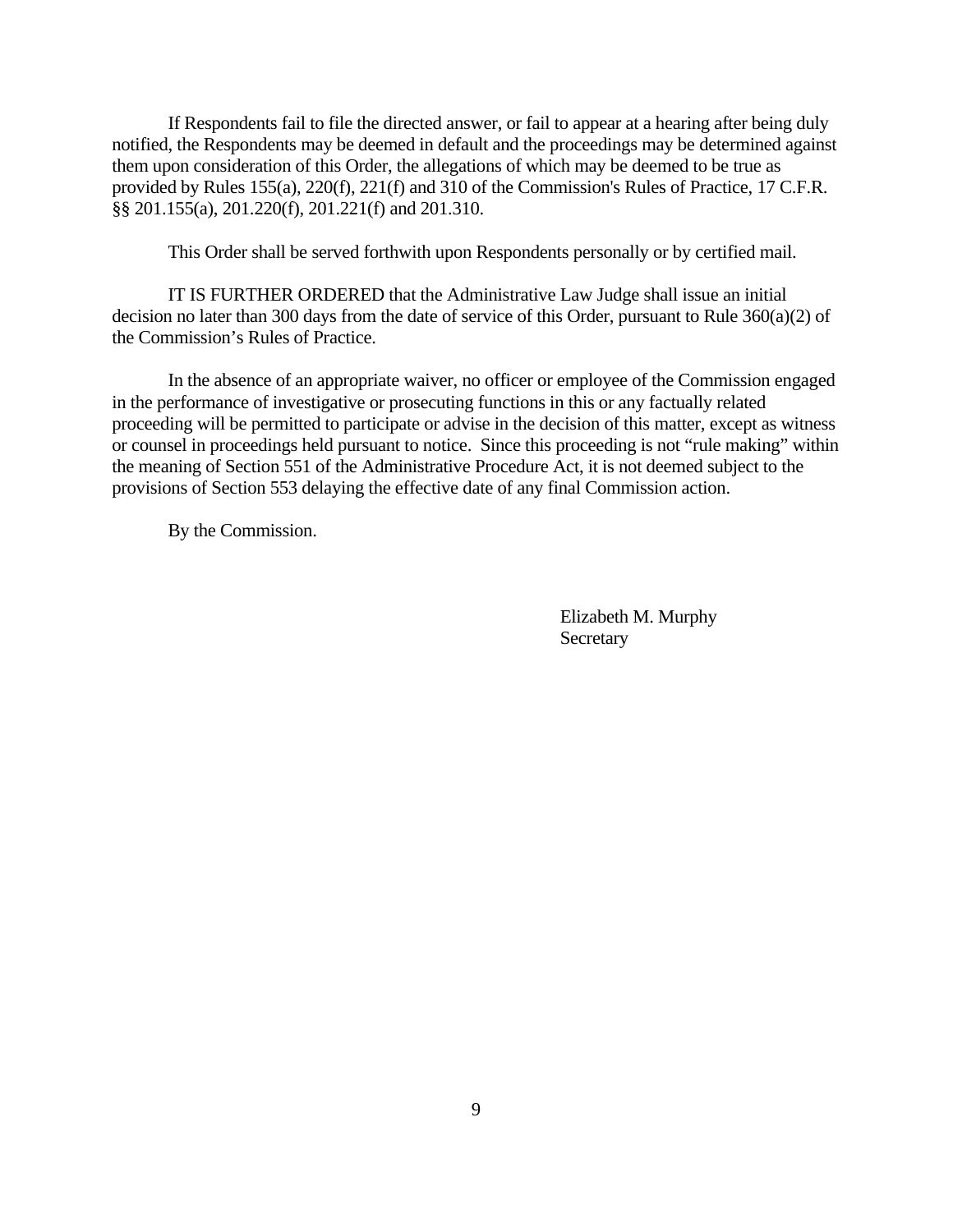#### Service List

Rule 141 of the Commission's Rules of Practice provides that the Secretary, or another duly authorized officer of the Commission, shall serve a copy of the Order Instituting Administrative and Cease-and-Desist Proceedings Pursuant to Section 8A of the Securities Act of 1933 and Sections 15(b) and 21C of the Securities Exchange Act of 1934 ("Order"), on the Respondents and their legal agent.

The attached Order has been sent to the following parties and other persons entitled to notice:

Chief Administrative Law Judge Honorable Brenda P. Murray Securities and Exchange Commission 100 F Street, N.E. Washington, DC 20549-2557

Denver Regional Office Lisa A. Christian, Esq. Polly Atkinson, Esq. Securities and Exchange Commission 1801 California Street Suite 1500 Denver, CO 80202

MMR Investment Bankers, LLC 550 N.  $159<sup>th</sup>$  Street East Suite 200 Wichita, KS 67230

MMR Investment Bankers, LLC c/o Philip Bledsoe, Esq. Polsinelli Shughart  $1050$   $17<sup>th</sup>$  Street Suite 2300 Denver, CO 80265

Mr. William G. Martin 815 Terradyne Circle Andover, KS 67002